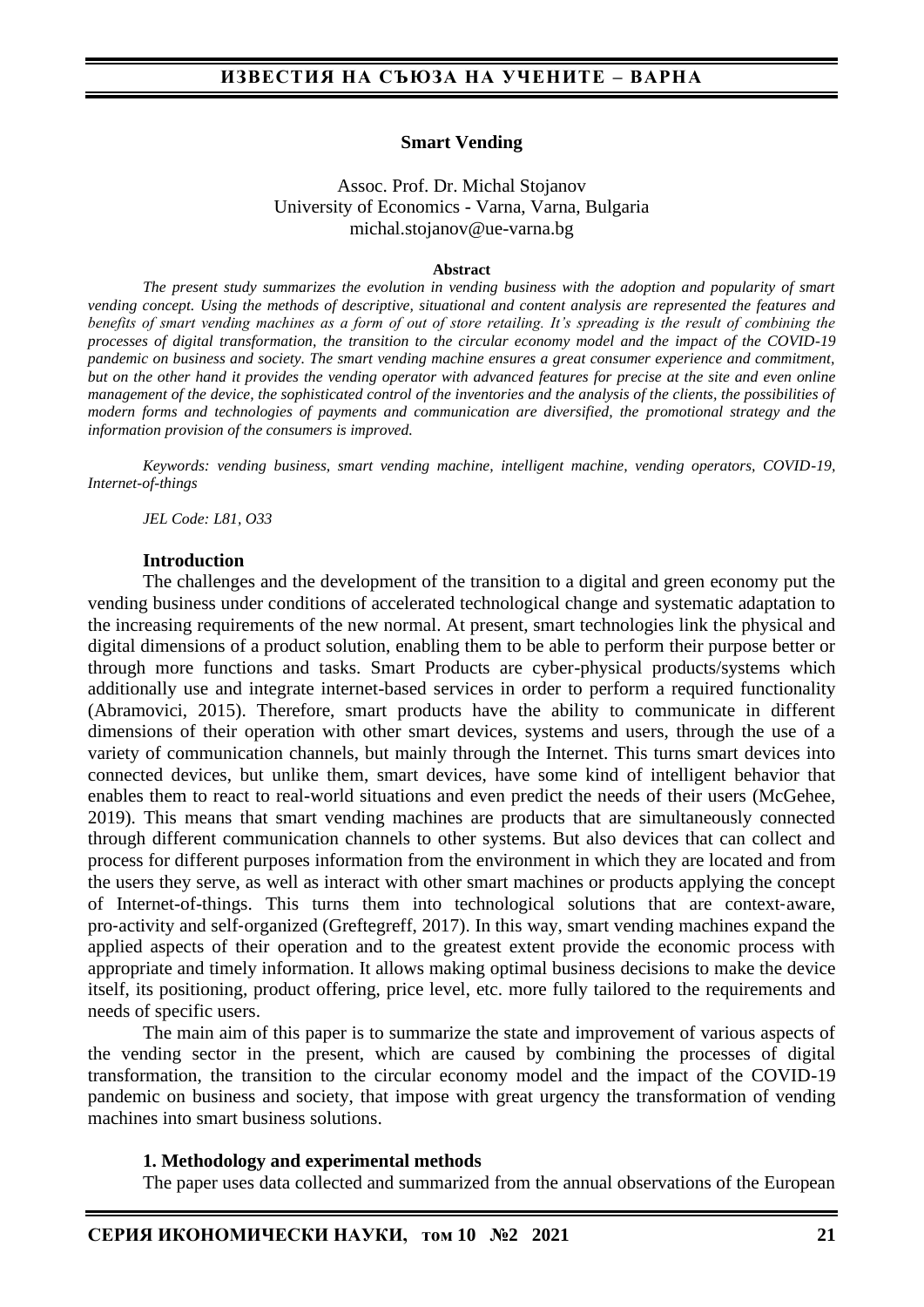Vending & Coffee Service Association and other secondary information on global vending trade. The estimates of the total annual revenues from the activity of the vending operators for the period 2006-2019 are presented. The data used from secondary sources are interpreted and graphically visualized. In the course of the research general and specific methods were applied, such as the method of situational and content analysis and the descriptive method.

### **2. Thesis statement and literature review**

Vending has always been a good opportunity to develop micro-entrepreneurship and selfemployment, which stimulates the interest of a wide range of economic participants, forms a relatively competitive market and a steadily improving technology that is constantly evolving. The vending machines provide the possibility for conditionally continuous and autonomous operation, without a day off and at any time of the day. Smart vending machines not only improve process automation, but make it significantly more adaptable to consumer preferences. The use of preprocessing algorithms or even the possibility of applying Artificial Intelligence (AI) allows through systems of sensors and precise automation to create products tailored to a greater extent to the needs and preferences of customers. Moreover, Artificial Intelligence refers to systems that display intelligent behaviour by analysing their environment and taking actions – with some degree of autonomy – to achieve specific goals (High-Level Expert Group on AI, 2019). This is fully covered by the understanding that "intelligence is concerned mainly with rational action. Ideally, an intelligent agent takes the best possible action in a situation" (Russell & Norvig, 1995, p. 27). In synergistic combination with the adoption of machine learning smart vending unit can provide some advantages which include "maintenance cost reduction, machine fault reduction, spare-part life increases and inventory reduction, operator safety enhancement, increased production, an increase in overall profit" (Istrefi & Zdravevsk, 2020, p. 13). This allows improving the overall operation of smart vending machines, and thus the customer service of self-service machines, which simultaneously improves the achieved economic and social effects, and hence is a prerequisite for improving the efficiency of their operation.

The transformation of the vending machine into a smart device is a logical and rational evolutionary process, driven by the automation of service in this form of commercial exchange. The digitalization of the vending industry is a logical step in its development, where smart vending machines provide a more complete and comprehensive service to end customers. Thus, "the vending industry is undergoing a sea-change, using intelligent systems technologies to deploy innovations … to go far beyond simply dispensing food and drink" (Intel Corporation, 2014, p. 2).

Within the meaning of Art. 56, para. 2 of the Spatial Planning Act, vending machines are movable objects that can be placed on land properties (Zakon za ustroystvo na teritoriyata, 2021). For this purpose, they shall be positioned in certain places after issuing of a permit to the interested natural or legal person, in accordance with a procedure set out in an ordinance of the municipal council (Natsionalno sdruzhenie na obshtinite v Republika Balgariya, 2021). If the place where the vending machine will be placed is on a municipal property, the approval of a placement scheme is required, which is agreed with the general architect of the administrative unit. In this mode of operation, the vending machine either pays the so-called "sidewalk right" or rent for the use of municipal land. When placing the device within a private property (land or building), the relationship between the parties is most often settled through a lease agreement, but again through a permit regime of the local authority (Reshenie № 471/2018 g. na Administrativen sad - gr. Pleven, 2018). The introduction of such a liberal approach to the initiative of the entrepreneur and a restrictive commitment to obtain a controlled permit for the installation of vending machines is a prerequisite for non-market forces to influence the activities of vending operators. Their business should be subject to safety control and compliance with the rules for doing business, especially if it is related to the supply of food and beverages, but not with regard to the use of such administrative levers to limit the entrepreneurial initiative and innovative business behavior of the economic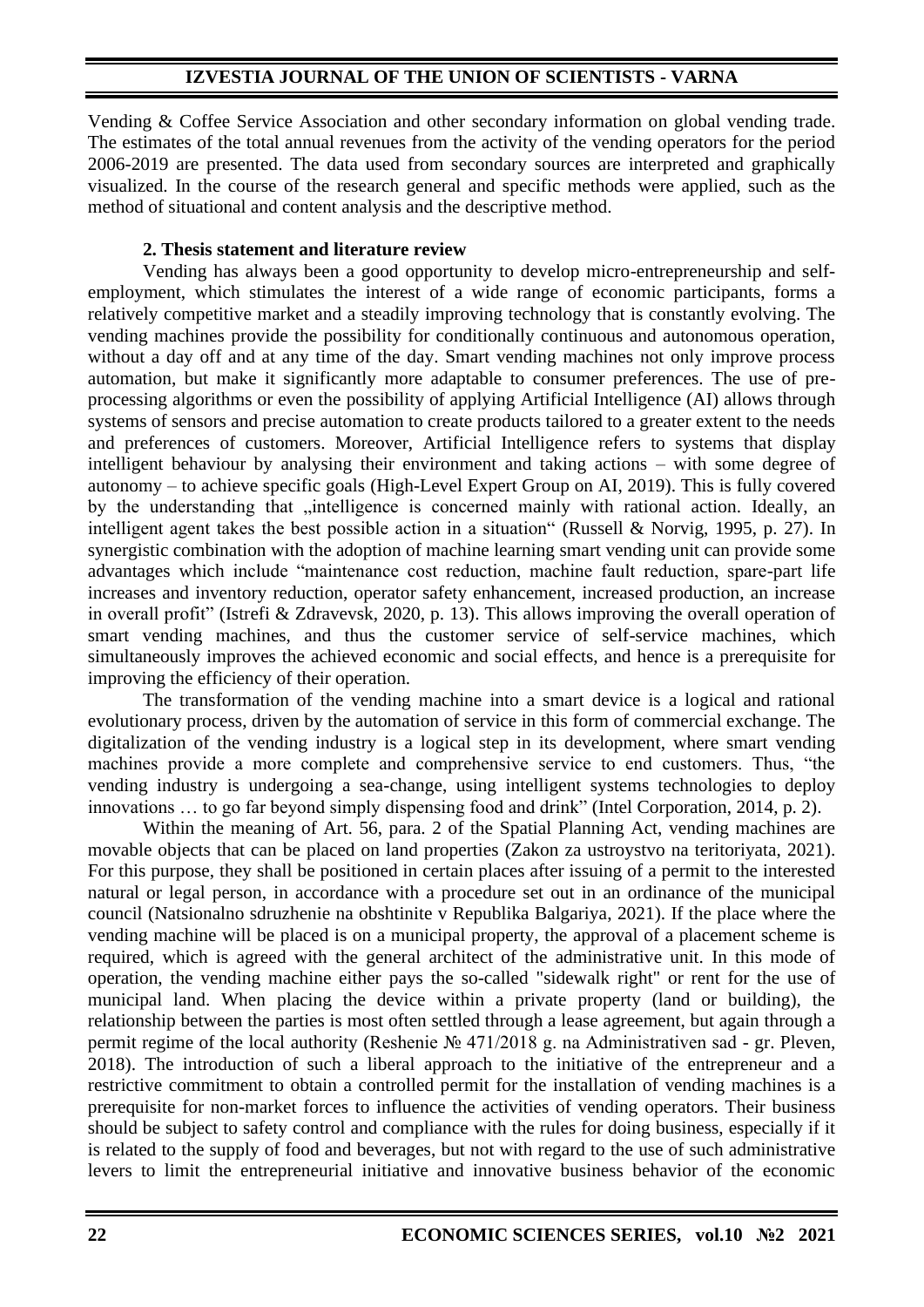# **ИЗВЕСТИЯ НА СЪЮЗА НА УЧЕНИТЕ – ВАРНА**

agents of the vending industry. This is mostly due to its seamless mobility and wide possibilities for repositioning, upgrading through additional installation of devices in the selected location or withdrawal in case of unsatisfactory economic performance of a vending unit. However, at this stage there is no regime for licensing of vending machines, except for the requirement to use a certified fiscal device for sales reporting to revenue authorities and mandatory registration with the Bulgarian Food Safety Agency for certain categories of vending machines, which makes the devices available on the market to be of extremely large variety, age and functionalities. This determines that this business has relatively low barriers to entry of new participants and relatively easy start-up, including through leased devices.

The current regulatory changes that affect the vending business can be identified in several areas:

■ The ban on the use of certain disposable/single-use plastic products, some of which are widely used in vending machines for hot drinks, such as beverage cups and their lids and caps (European Parliament, 2019). An EU Directive stipulates that Member States must implement the necessary laws, regulations and administrative provisions to restrict the use of certain plastic products no later than July 3, 2021, which is delayed in Bulgaria due to political situation from the summer of 2021. This is part of the measures to achieve the strategic goal of transforming the EU into the first climate neutral continent by 2050, which can be achieved by reducing emissions by at least 55% by 2030, compared to 1990 levels (European Commission, 2021). The specific restrictive measures will directly affect the vending business, using plastic packaging and disposable products, which will have to look for new product innovations in order to continue its normal functioning. The latter may cause the price of the final product to rise. Apart from that, there are also increasing commitments for participation of vending operators and their suppliers and partners in the chain for recovery of packaging waste and their recycling. In this regard, through the concept of reversable vending, this business becomes a preferred element of the circular economy, through the automated collection of certain used products and packaging, and their inclusion in the cycle of resource utilization.

▪ Restrictive and other administrative measures imposed during the COVID-19 pandemic. In March 2020, administrative decisions of local authorities were issued throughout the country to suspend or partially restrict the operation of vending machines located outdoors and/or indoors, in order to limit the spread of COVID-19 infection, which is based on of misinterpretation of an order of the Bulgarian Food Safety Agency Order № RD 11-695 of 13.03.2020 (Balgarska agentsiya za bezopasnost na hranite, 2020), it has a control function in the registration / approval of sites - food vending machines – "as conditions and procedures for food production and trade" (Zakon za hranite ot 1999 g., 2020). For example, similar is the decision of the Varna Regional Crisis Headquarters to suspend the operation of vending machines located in the open spaces (Zasedanie vav vrazka s merki za ogranichavane na virus COVID-19 na teritoriyata na Oblast Varna, 2020), this prohibition on the operation of vending machines in open public places is specified in orders of the Mayor of the Municipality of Varna № 1129 from 19.03.2020, № 1214 from 27.03.2021, № 1340 from 07.04.2020, which at a later stage were declared null and void with a decision in administrative case № 780 of 2020 of the Administrative Court - Varna of 06.08.2020 (Reshenie po proizvodstvo po reda na chl.179 i sledvashti ot APK obrazuvano po zhalba na "Dzhema vending serviz" EOOD, protiv Zapoved № 1129/19.03.2020 g. na Kmeta na Obshtina Varna, 2020). The main consideration behind this decision is related to the crowding of people near the service unit and the inability to provide disinfection on the surface of the device after each use. Discrimination against outdoor vending machines compared to those indoors is illogical, since at a later stage in the development of the pandemic, it was concluded that "the risks are low in fully open spaces" (Shukman, 2021) or in the open environment transmission of the viral infection is more difficult. In contrast to the measures for control of the epidemic situation, which regulate certain restrictions and regimes for the work of traders and in particular of the vending business, certain economic mechanisms are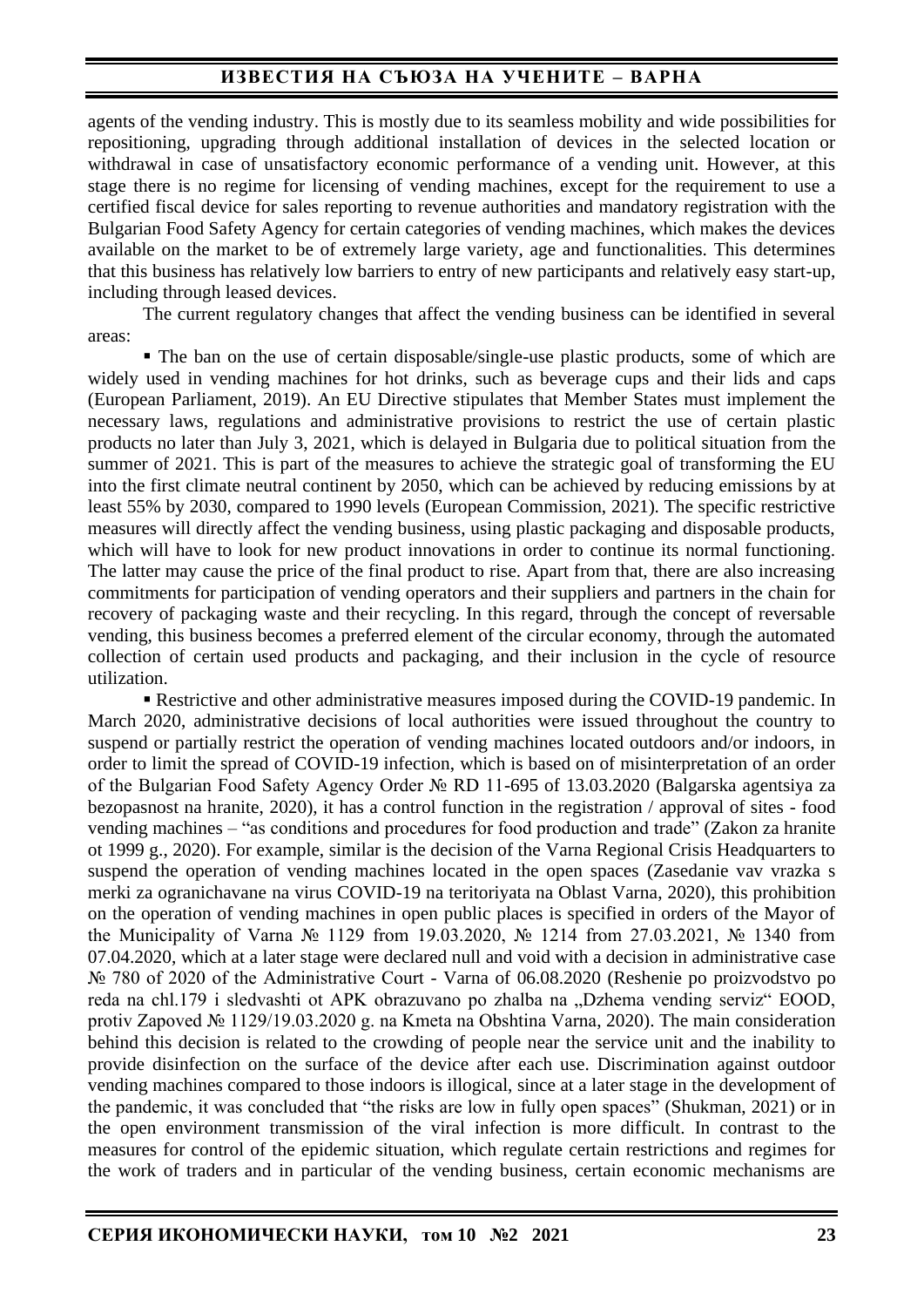established with action within precisely defined periods and characteristics of the development of COVID-19 pandemic. In this way, incentive and/or compensatory measures are implemented at the local level. An example of this is the decision of the Varna council to exempt from the so-called "sidewalk right" fee for all commercial sites and establishments of the Municipality of Varna, which introduces this instrument for the period from April 1 to June 30, 2021 (Obshtinski savet - Varna, 2021).

▪ Vending machines must be provided with a remote connection on the integrated fiscal device for reporting sales to the National Revenue Agency. The legislation stipulates that the vending machine be marked with information about the owner, the materially responsible person and when selling goods or services through a self-service vending machine with electric power supply to register and report any sale through a fiscal device integrated in the self-service vending machine (Naredba № N-18 ot 13 dekemvri 2006 g. Za registrirane i otchitane chrez fiskalni ustroystva na prodazhbite v targovskite obekti, iziskvaniyata kam softuerite za upravlenieto im i iziskvaniya kam litsata, koito izvarshvat prodazhbi chrez elektronen magazin, 2021). The requirement for electronic reporting is the sale of the vending machine through a fiscal device is aimed to highlight the real turnovers in the sector and their correct tax treatment. The specificity of the devices certified for tax purposes is their operation, which must be carried out by means of built-in fiscal components, which are adapted to the peculiarities of the vending business, therefore it is not required to print a receipt and hand it over to the customer. An alternative mechanism is implemented which requires visualization of precisely defined tax information on a suitable electronic display built into the device and visible to the customer. There are a variety of smart vending machines that have an integrated fiscal printer that issues a written document (receipt) for the services performed by the vending system and the payment made by the customer (for example, when paying utility bills, services, etc.). In addition, the connection to the information system of the national revenue agency and the actual reporting of each sale significantly interrupts the possibility of incorrectness, both between the employees in the company and the business unit to the state.

The smart vending business can benefit from the development of multi-synergy and increasing attractiveness, when due to the location of various machines that offer substitute and/or complementary products in proximity, the power of attracting customers in the relevant service area and its attractiveness increases. Moreover, in a market situation in which we have direct competition between products and their substitutes, the consumer receives an additional incentive due to the ability of the customer to integrate into the decision of his choice additional factors such as preferred brand, image consumption, etc. Additionally, when the economic results of a device are insufficient and it has unsatisfactory sales performance, it can easily be replaced with another device – in terms of capacity, product characteristics, etc. This allows the vending operator to make a change in location, which is relatively seamless and conditionally without high costs for changing the place of contact with customers. This advantage of vending minimizes the risks associated with the strategic decision to identify the right location for the business and the wider opportunities for repositioning. The latter is a serious problem for stationary (brick and mortar) trade and the key decisions for success is the approach of choosing the location of the outlet and the size of the site. At the same time, building a recognizable brand allows the devices to acquire distinctive features, which are a factor in attracting loyal customers to the brand, regardless of where the devices are located. Moreover, stimulating the interest of loyal customers in the vending business is as important as attracting new ones. This is due to the specifics of vending trade, where physical constraints do not allow offering very wide and deep product ranges/assortments. These relative weaknesses of vending are determined by the physical limitations and capacity of the devices, but can be conditionally overcome by placing related to their offerings vending devices in proximity or in the same location.

The smart vending machine can have one or more built-in sensors that improve individual operations and processes and allow achieving higher automation and complexity of service. They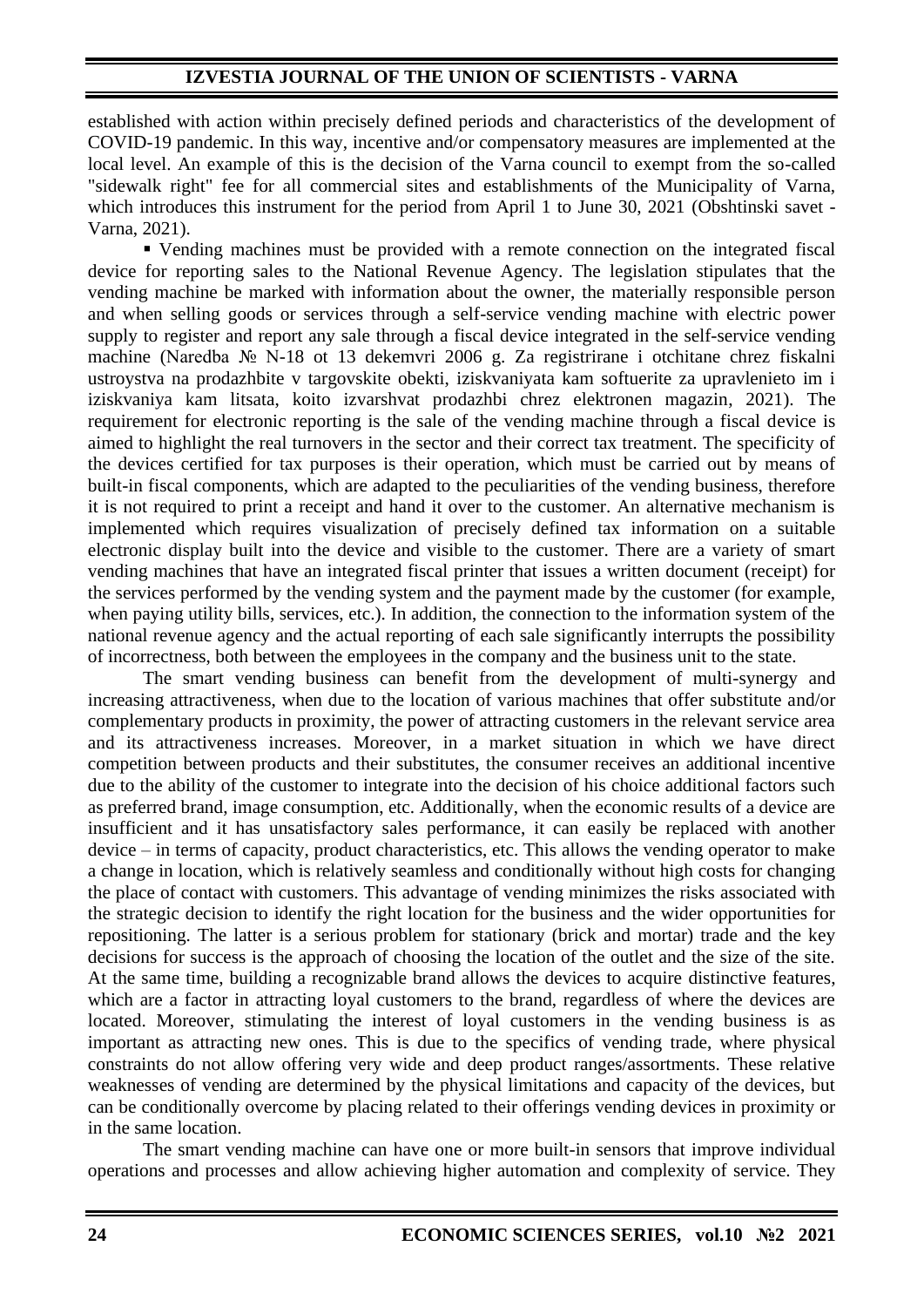can be sensors for:

▪ Motion - Sensors of this type allow registering the approach of a potential customer and the device to activate certain visual advertising effects and preparation of the device for sale when it was in standby mode. In addition, here we can have a presence of a built-in camera, which allows recognizing faces and through appropriate algorithms to offer more complete commercial offers, tailored to specific and automatically identified characteristics of the served persons or targeted consumer segments. This expands the possibilities for collecting additional data from customers, which can be applied in their more specific segmentation, study of certain patterns and trends. At the same time, these sensors can also detect the lack of movement of potential customers and then the device can go into standby mode and this is associated with the reduction of electricity consumption, which is a significant cost of modern vending machines. In such a situation, appropriate information should be provided for the clients about the video recording been carried out, as well as there should be a regulation to respect of the legal rights of the citizens and their protection such as constitutional rights, personal data, etc.

■ Light - With the help of the light sensors it is possible to determine at what moment the respective device will switch to night mode of operation with the lightning of buttons or intensity of the gleam on the surface of the device. Of course, these electronic components can also be used for the purpose of increasing the security of the device placed in a public open environment, where the light presenting reduces malicious attempts directed against the device. Additionally, motion and light sensors can be linked to various seasonality factors in product demand, both within the seasons of the year, but also for the hours of the day, the days of the week, and so on. It is even possible that depending on the location outside a given season certain vending machines may not work, provided that in the remaining time periods, they register significant economic results that maintain and justify the economic benefit and the rationality of the investment made and the location selected;

**• Physical parameters of the environment - They allow to measure the temperature of the** environment and certain circuits and systems in the device, humidity and other parameters, and at certain physical values can be activated or unlocked certain supporting systems of the vending machine (preheating, cooling and precise temperature control in the devices offering cold drinks, etc.);

**• Location - Through these sensors, it can be easier to identify the location of a mobile** device and its possible movement (in case of theft or other events, such as, for example, those rented for various organized events, or in ticket vending machines in public transport, etc.), for its more accurate placement on orientation/geolocation maps or in case of mobility of the vending technology. The latter makes it easier to advertise the location of the device through electronic navigation systems;

• Checking payment instruments (banknotes, coins, etc.) for counterfeits and fraud attempts. At the same time, opportunities for non-cash payments can be provided through the use of various contact or contactless payment instruments and technologies (card payments, virtual wallets supported by NFC, RFID, Bluetooth, QR code, etc.);

**Touch screens - This is a screen content management technology that allows the user to** perform certain actions and set the execution of certain commands that are executed by the device to which they are integrated. In addition, the touch screen has all the advertising capabilities of a traditional display and can be used to attract attention and direct user interest. Reducing the cost of this technology (LCD, LED, OLED, PDP, etc.) allows vending machines to be equipped with larger touch screens and/or a classic display with an increasing panel resolution and improved color reproduction. This allows using all the possibilities of modern audio-visual concepts, commercials and other forms of appropriate presentation of media content. This enables active application of call-to-action options and touch buttons.

Smart vending machines can, through real-time remote information exchange, carry out a number of activities that require the intervention of an attendant in traditional devices. Thus, for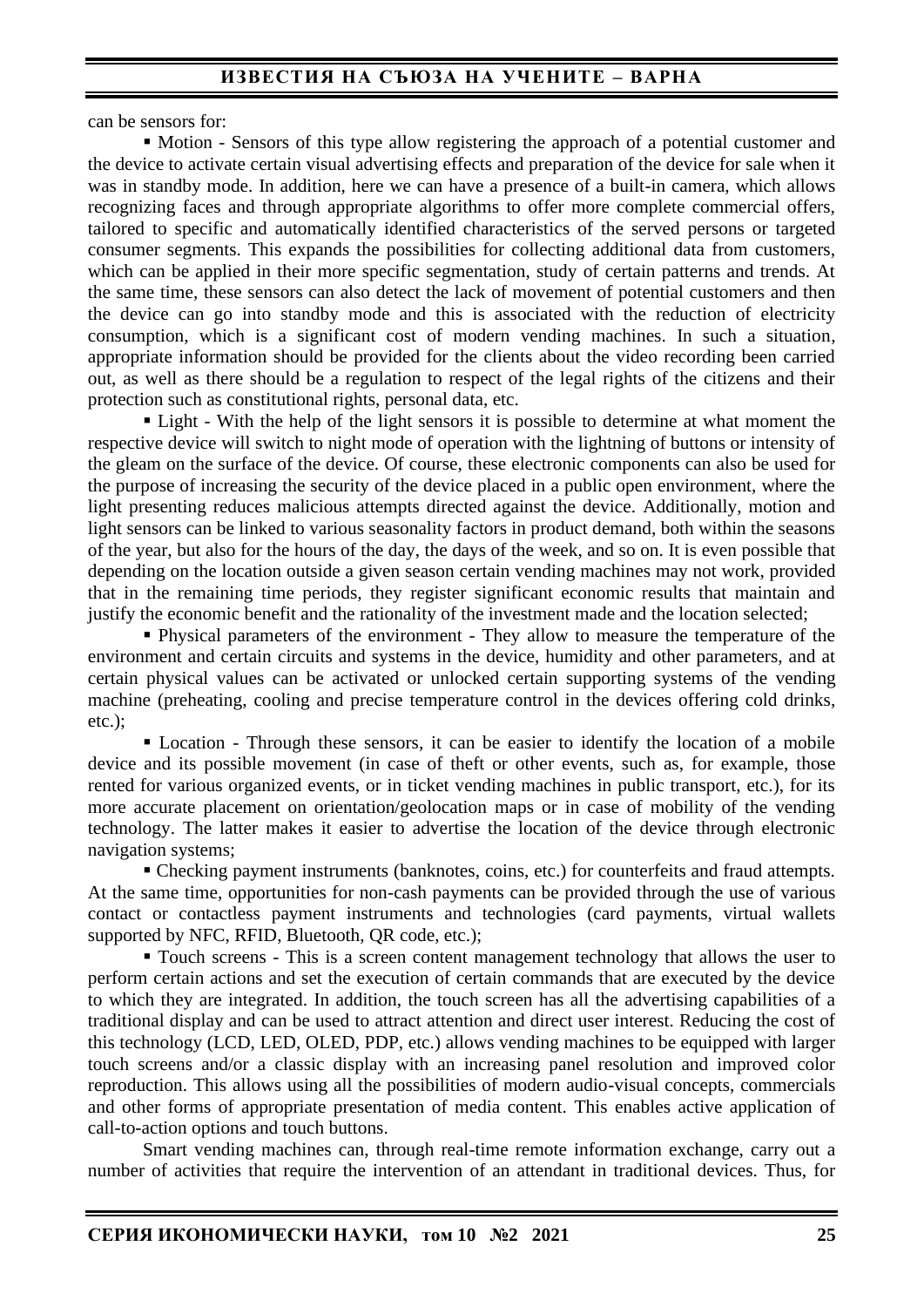example, they can execute incoming commands to switch from one operating state to another standby or even shutdown mode, thereby saving resources when the device is located in places with a flow of customers at specific time intervals (public buildings with working hours, controlled access, etc.). Sending at certain intervals or in real time data on stocks of consumables and products, informing when certain critical levels of stocks are reached, informing about the need for refilling or intervention of a service person of a certain type (supplier, service technician, collection service of cash accepted by customers, etc., as well as automated generation of transport schedules for their visit), etc. Of course, the timeliness of such critical information presupposes that the trade process is not interrupted due to lack of product resources for sale, which has occurred before the period or schedule of regular charging. Moreover, the timely control of product stocks and their turnover make it possible to eliminate the weaknesses for the occurrence of expired products and to conduct a more successful trade policy with expired products, those that are obsolete and not object of consumer demand and interest (mainly for food and beverages with a shorter shelf life). The better organization of service in smart vending machines, allows avoiding long non-working intervals, which cause missed sales and may divert customer flow or create dissatisfaction. Smart vending machines maintain higher levels of security in order not to accumulate large amounts of money in the device, which would cause malicious activity, for which a video surveillance (CCTV) system and a system for protection of the machine from illegal external interference and encroachments. All this can be summarized in the concept that intelligent vending machines "engage users in a more rich user experience, reduce operating costs, improve the vending operations' efficiency by remote management and insightful analytics based on the collected data" (Istrefi & Zdravevsk, 2020, p. 13).

### **3. Current vending business state and discussion**

Globally, COVID-19 restrictions continue to cast a dark shadow over the industry (Irvine, 2021). The economic effects on the global vending business formed on the basis of the monitoring of the European Vending & Coffee Service Association for 22 European vending markets are estimated as "significant reduction in sales, vends and turnover in 2020, and at a much higher scale than during the economic and financial crisis in 2008" (White, 2020). In Bulgaria, this out-of-store form of commerce was most seriously affected by the restrictions of the so-called the *first lockdown* of 2020, during which there were direct total bans or partial restrictions on vending operators. Such restrictions have immeasurable economic consequences for both vending machine operators and their customers. All this affects the amount of revenue accumulated by the state from the interruption of sales and the entire supply chain of the vending product. Additional effects in the later stages of the pandemic development have the transition of many people to work from home, where vending machines located in office buildings and close to areas with many companies, lose a significant part of their traditional and loyal customers. By means of the so-called *home office* and teleworkers with a limited presence, is proving to have the most serious impact on the work of those vending machines that serve staff in workplace rest areas, which is a major challenge for the survival of this business segment.

Within Europe, the most successful year for the vending industry for the 14-year period under review was 2019, with revenues in the sector reaching volume of  $\epsilon$  17.2 billion (Figure 1). The picture clearly shows the market contraction caused by the global economic crisis after 2008, with a minimum estimate of  $\epsilon$  13.9 billion registered in 2010, after which we have a relatively long and anemic recovery. This negative processes were successfully broken only in 2015, which started a rising wave, but the pandemic processes related to the spread of COVID-19 and the imposed restrictions on business in 2020 and 2021 are a prerequisite for a serious contraction of vending trade, which will continue to deepen during the period of attempts to control the epidemic situation and the subsequent economic and social restart in the conditions of the *new normal*. The diversity of measures and their timeliness to manage the health crisis will be a leading factor in the adverse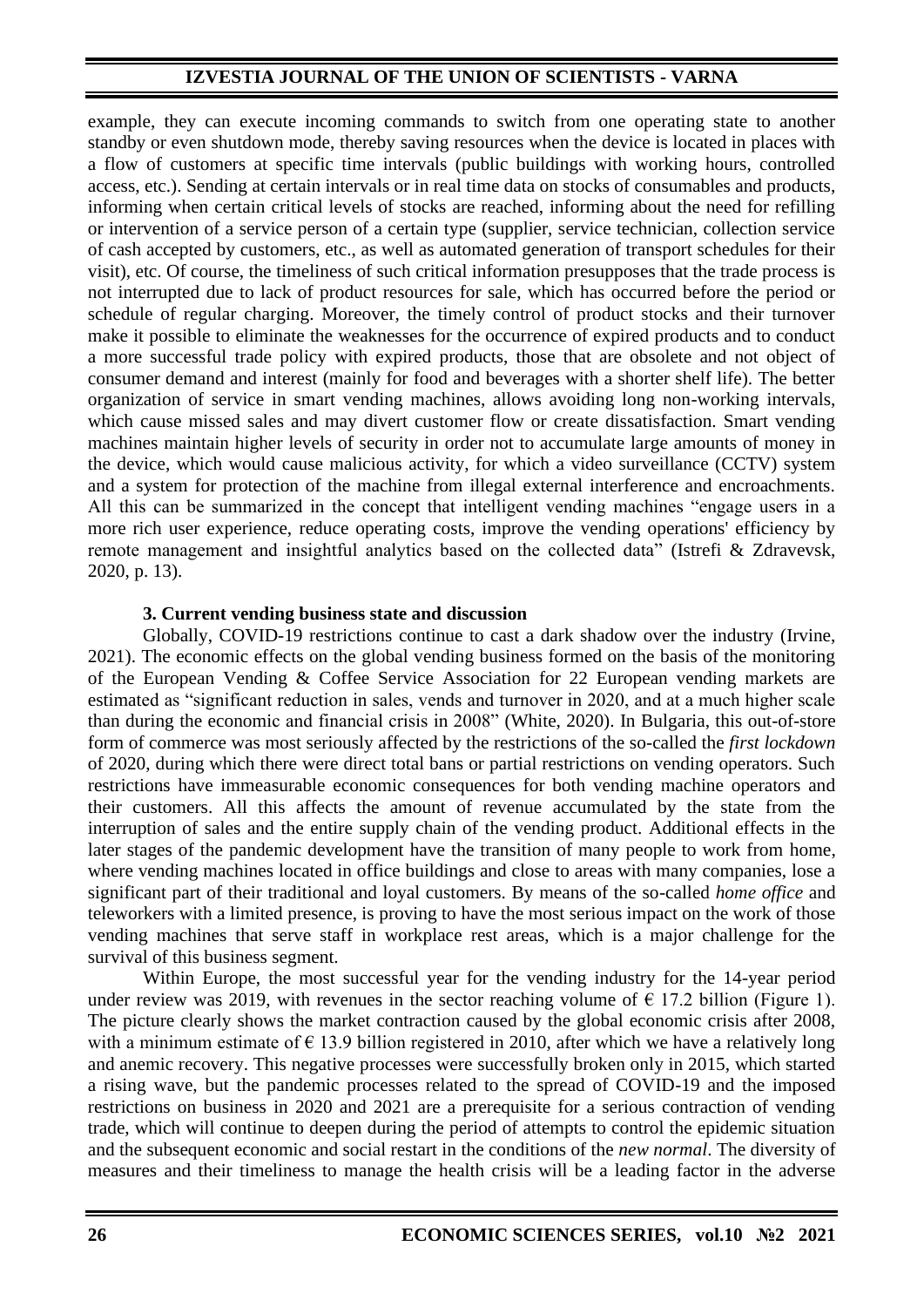## **ИЗВЕСТИЯ НА СЪЮЗА НА УЧЕНИТЕ – ВАРНА**

| (billion euro) |                                                                                   |      |           |      |      |           |                               |      |      |      |      |      |      |      |
|----------------|-----------------------------------------------------------------------------------|------|-----------|------|------|-----------|-------------------------------|------|------|------|------|------|------|------|
| 20,0           |                                                                                   |      |           |      |      |           |                               |      |      |      |      |      |      |      |
| 18,0           |                                                                                   |      | 15,7      |      |      |           |                               |      |      |      |      | 15,9 | 16,4 | 17,2 |
| 16,0           | 52                                                                                | 15,5 |           | 14,2 | 13,9 | 14,2      | 14,0                          | 14,2 | 14,2 | 14,6 | 15,1 |      |      |      |
| 14,0           |                                                                                   |      |           |      |      |           |                               |      |      |      |      |      |      |      |
| 12,0           |                                                                                   |      |           |      |      |           |                               |      |      |      |      |      |      |      |
| 10,0           |                                                                                   |      |           |      |      |           |                               |      |      |      |      |      |      |      |
|                |                                                                                   |      |           |      |      |           |                               |      |      |      |      |      |      |      |
| 8,0            |                                                                                   |      |           |      |      |           |                               |      |      |      |      |      |      |      |
| 6,0            |                                                                                   |      |           |      |      |           |                               |      |      |      |      |      |      |      |
| 4,0            |                                                                                   |      |           |      |      |           |                               |      |      |      |      |      |      |      |
| 2,0            |                                                                                   |      |           |      |      |           |                               |      |      |      |      |      |      |      |
| 0,0            |                                                                                   |      |           |      |      |           |                               |      |      |      |      |      |      |      |
|                | 2006                                                                              | 2007 | 2008 2009 |      |      | 2010 2011 | 2012 2013 2014 2015 2016 2017 |      |      |      |      |      | 2018 | 2019 |
|                | The European Vending Market total annual revenue (billion euro)                   |      |           |      |      |           |                               |      |      |      |      |      |      |      |
|                | Figure 1. European Vending Market total annual revenue in billion euro, 2006-2019 |      |           |      |      |           |                               |      |      |      |      |      |      |      |

economic effects on the vending business locally, regionally, nationally and globally.

Source: EVA, the European Vending & Coffee Service Association

Despite the adverse effects of the crisis caused by the COVID-19 virus infection, based on the market analysis of HNY Research, the global Smart Vending Machines market will continue to grow upwards with an expected growth estimate with a CAGR of 10.47% from 2020 to 2027 (Absolute Reports Pvt. Ltd., 2021), the alternative forecast of 360 Market Updates gives an estimate of the growth of global smart vending machines market CAGR of 9.2% during 2021-2026 (360 Market Updates, 2020), which in more up-to-date version of the market research, as a result of the deepening of the COVID-19 pandemic, lowers the assessment of the expected market development to CAGR of 2.9% during the forecast horizon 2021-2027 (360 Market Updates, 2021). The continuous change of the market environment under the influence of the global spread of the health crisis caused by COVID-19 and its unpredictability is a powerful generator of uncertainty for the economic system and a challenge for the development of any business and its survival in such a highly volatile short-term business environment.

In the future, the main areas of improvement in the vending business can be identified in the following areas:

**Increasing of the forms for payment of the products acquired by the vending machines.** This will allow, along with the continued use of all traditional monetary instruments used in a country's payment system, to move to more widespread use of contactless forms of payment used by various smart personal devices or increase the so-called mobile payments. The latter is achievable through the use of NFC (Near-Field Communication), Bluetooth and other wireless technologies;

▪ Wider application of wired and wireless remote control and telemetry. The transmission of data about the state of certain parameters of the device, registered by its sensors and shared through the technologies of information and communication exchange. Remote control reduces a significant part of the costs of servicing the vending machines at the point of their location. This allows some of the settings and control over the operation of the device to be performed remotely. As the information collected by the sensors can be used for other purposes, for example, to assess variations in the physical environment and their impact on sales and the possible transmission of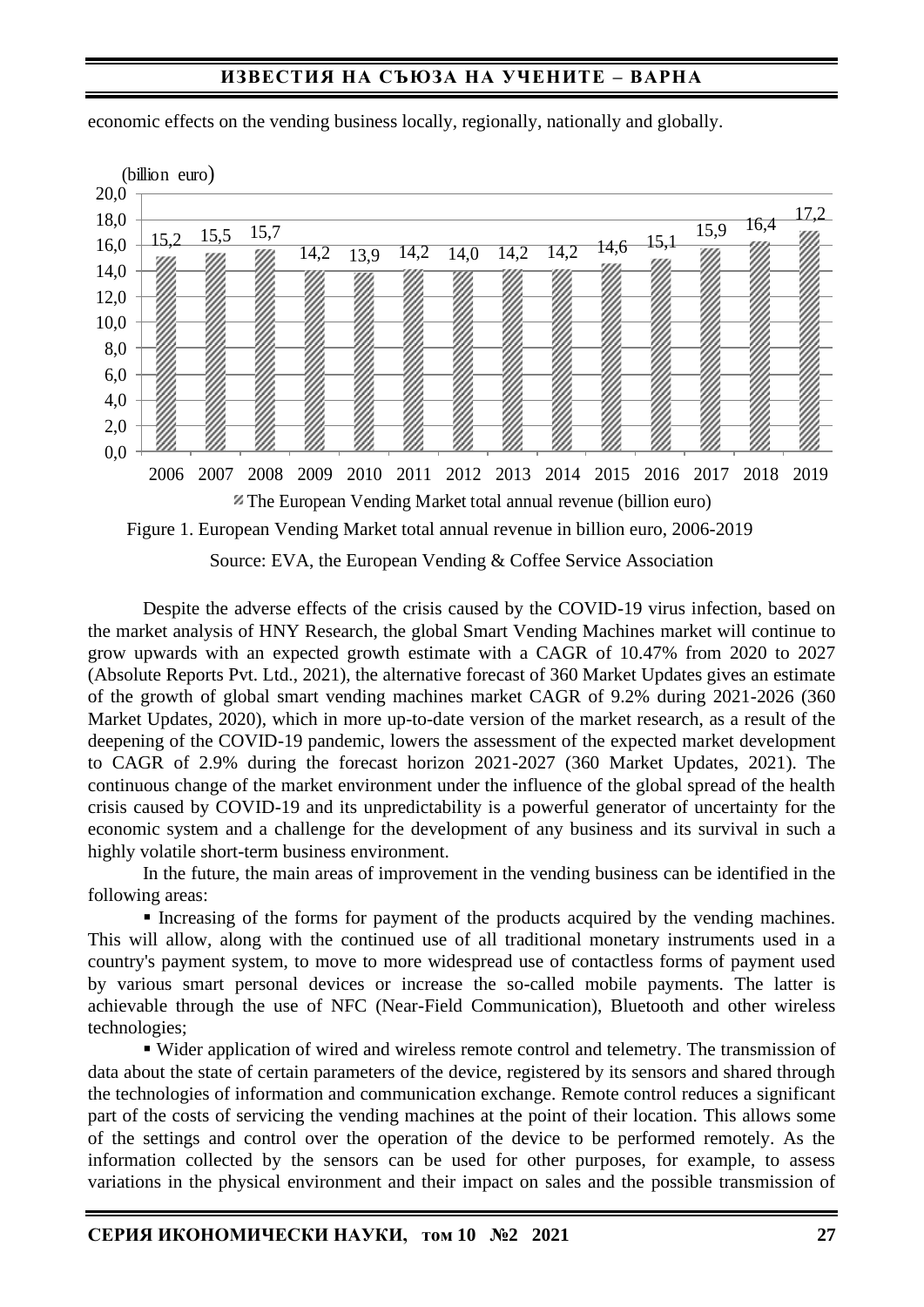this information to other users for more in-depth analysis;

▪ Significant change in the packaging used in the vending industry. Replacement of plastic packaging with those produced by new environmentally friendly technologies and mass replacement of traditional packaging with those made of paper and other materials of natural origin, mainly vegetable, with a high level of biodegradability and recyclability;

• Change in the assortment structure and an increase in the share of organic and biobased products, foods and beverages with positive effects on human health, the use of raw materials and products of guaranteed and certified origin, for example, certified by Fair trade, Rainforest Alliance, Forest Stewardship Council (FSC) and others;

**Increasing requirements for hygiene, disinfection and safety of the device and its products.** This can be achieved by applying special coatings and using innovative materials for the contact surfaces. Other possibilities are the placement of disinfectants near the devices, application of UV lamps and other means and technologies for protection of public health when working with the vending machine.

▪ Increasing opportunities for connectivity of the vending device not only through wired, but also widely used wireless network technologies (WiFi; 3, 4 and 5 G, etc.), which allow real-time data transfer. Two-way communication ensures not only the accumulation of data on the operation of the device, but also the setting of commands, sending advertising content to digital screens and a wide range of tasks to be performed by remote access to the machine. Moreover, the presence of a constant connection with the devices allows to improve the relationship with customers and to answer their questions, objections and complaints. Thus, for example, in case of inquiries or seeking additional information from the customer, he can send his message to a competent service person in real time via the device, including through the chatbot technology. Additionally, the development of mobile applications of the vending operator or its partners allows the interaction between the participants in the trade to move to a higher personalized level and interactive experience at the point of contact or at any given moment both on online and offline mode. At the same time, the identification of the customer at the point of sale allows the application of adaptive pricing and even the possibility to apply individual pricing of the exchange for each individual customer recognized by the system;

■ Increasing the existing product alternatives and technical solutions, through which through appropriate modifications, plug-ins and additions the existing conventional vending machines can acquire certain characteristics and functionalities that upgrade them to the capabilities of smart vending devices.

The main factors that will continue to determine the successful development of vending automation are related to the increasing concentration of urban population, lifestyle variability and its relative acceleration, the development of vending technology in search of new solutions to offer convenience in meeting specific needs, etc. Smart vending will continue to offer better conditions of exchange, which is determined by the price of the engaged labor factor, which in automated service remains an insignificant element in the formation of the price of commercial services in this form of out-of-store exchange. Simultaneously with the growth of the smart vending market, the activities of the suppliers of products for vending machines, service hardware and software services, opportunities for alternative financing of this type of business, etc. will increase. Smart vending in its broadest sense can be assessed as a lower risk business, since providing the economic process with more quantified information about its individual dimensions allows the allocation of economic resources to be based on solutions whose information security reduces the levels of uncertainty.

#### **Conclusion**

Digitalization drives innovative changes in all areas of human life, it is also the engine for a serious transformation of the vending industry. The expansion of the technologies of the connected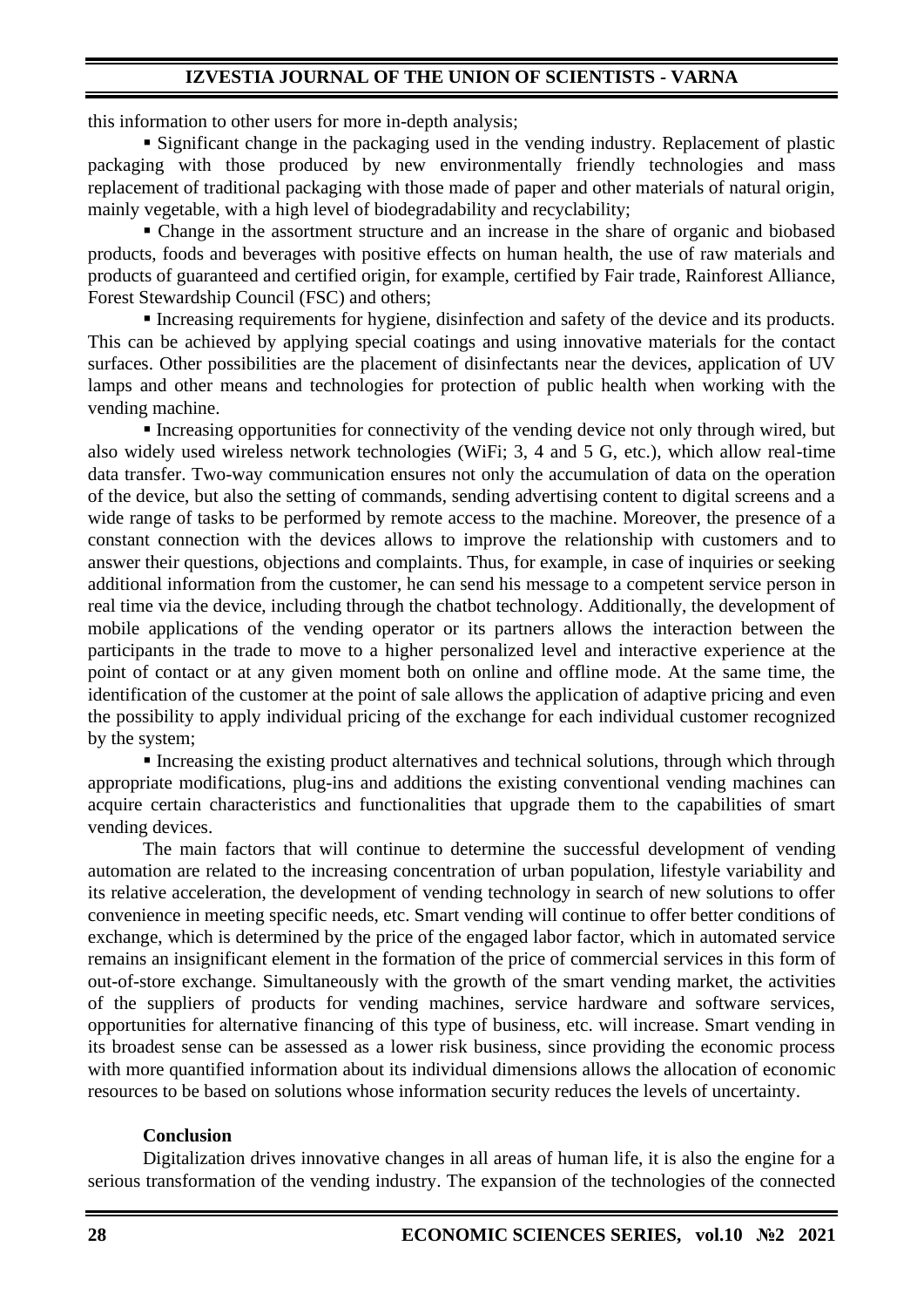# **ИЗВЕСТИЯ НА СЪЮЗА НА УЧЕНИТЕ – ВАРНА**

devices, the sensory integration in the devices, the machine learning, the artificial intelligence, etc. are a wave of change in the vending business in the present. Such a move allows the traditional product offering of the vending machine to be expanded by adding features, customization options and additional services, which increases the satisfaction of current customers, their commitment to the brand and creates opportunities to attract new customers. Smart vending builds on the traditional vending concept, which improves the operational management of the device, improves inventory management and customer analysis, diversifies payment and communication opportunities, and improves the promotional strategy and information security of customers, vending operator and government authorities and all other participants in this form of trade.

## **References**

1. 360 Market Updates. (2020) Global smart vending machines market research report 2020. [Online]. Available from: https://www.360marketupdates.com/global-smart-vending-machinesmarket-14867185 [Accessed 19/08/2021].

2. 360 Market Updates. (2021) Global vending machine market size, manufacturers, supply chain, sales channel and clients, 2021-2027. [Online]. Available from: https://www.360marketupdates.com/global-vending-machine-market-18902372 [Accessed 19/08/2021].

3. Abramovici, M. (2015) Smart Products. In: The International Academy For Produ, Laperrière L., Reinhart G. (Eds) CIRP Encyclopedia of Production Engineering. Berlin, Heidelberg: Springer.

4. Absolute Reports PVT. Ltd. (2021) 2021-2027 Global and regional smart vending machines industry status and prospects professional market research report standard version. [Online]. Available from: https://www.absolutereports.com/2021-2027-global-and-regional-smart-vendingmachines-industry-status-and-prospects-professional-market-18131005 [Accessed 19/08/2021].

5. Balgarska agentsiya za bezopasnost na hranite. (2020) Zapoved № RD 11-695/13.03.2020 g. [Online].

6. European Commission. (2021) Delivering the European Green Deal. [Online]. Available from: https://ec.europa.eu/info/strategy/priorities-2019-2024/european-green-deal/delivering-europeangreen-deal\_en [Accessed 12/08/2021].

7. European Parliament. (2019) Directive (eu) 2019/904 of the European Parliament and of the Council of 5 june 2019 on the reduction of the impact of certain plastic products on the environment (text with EEA relevance). Official Journal of the European Union, 12 June, pp.1-19.

8. Greftegreff, A. M. (2017) Smart products, An introduction for design students. [Online]. Department of Product Design, Norwegian University of Science and Technology.

9. High-Level Expert Group on AI. (2019) A definition of Artificial Intelligence: main capabilities and scientific disciplines. Brussels: European Commission.

10. Intel corporation. (2014) Increasing Vending Profitability with More Intelligent Machines. [Online]. **Available** from:

https://www.intel.com/content/dam/www/public/us/en/documents/product-briefs/ref-design-forintelligent-vending-product-brief.pdf [Accessed 21/08/2021].

11. Irvine, D. (2021) EVA publishes new report on Covid-19 impact on vending. [Online]. Available from: https://www.vending-europe.eu/eva-publishes-new-report-on-covid-19-impact-onvending/ [Accessed 16/08/2021].

12. Istrefi, D and Zdravevsk, E. (2020) Making vending machines smarter with the use of Machine Learning and Artificial Intelligence: Set-up and Architecture. UBT International Conference. 69, pp. 12-21. Kosovo: University of Business and Technology.

13. McGehee, J. (2019) Smart vs Connected Products: What's the Difference? [Online]. Available from: https://www.verypossible.com/insights/smart-vs-connected-products-whats-the-difference